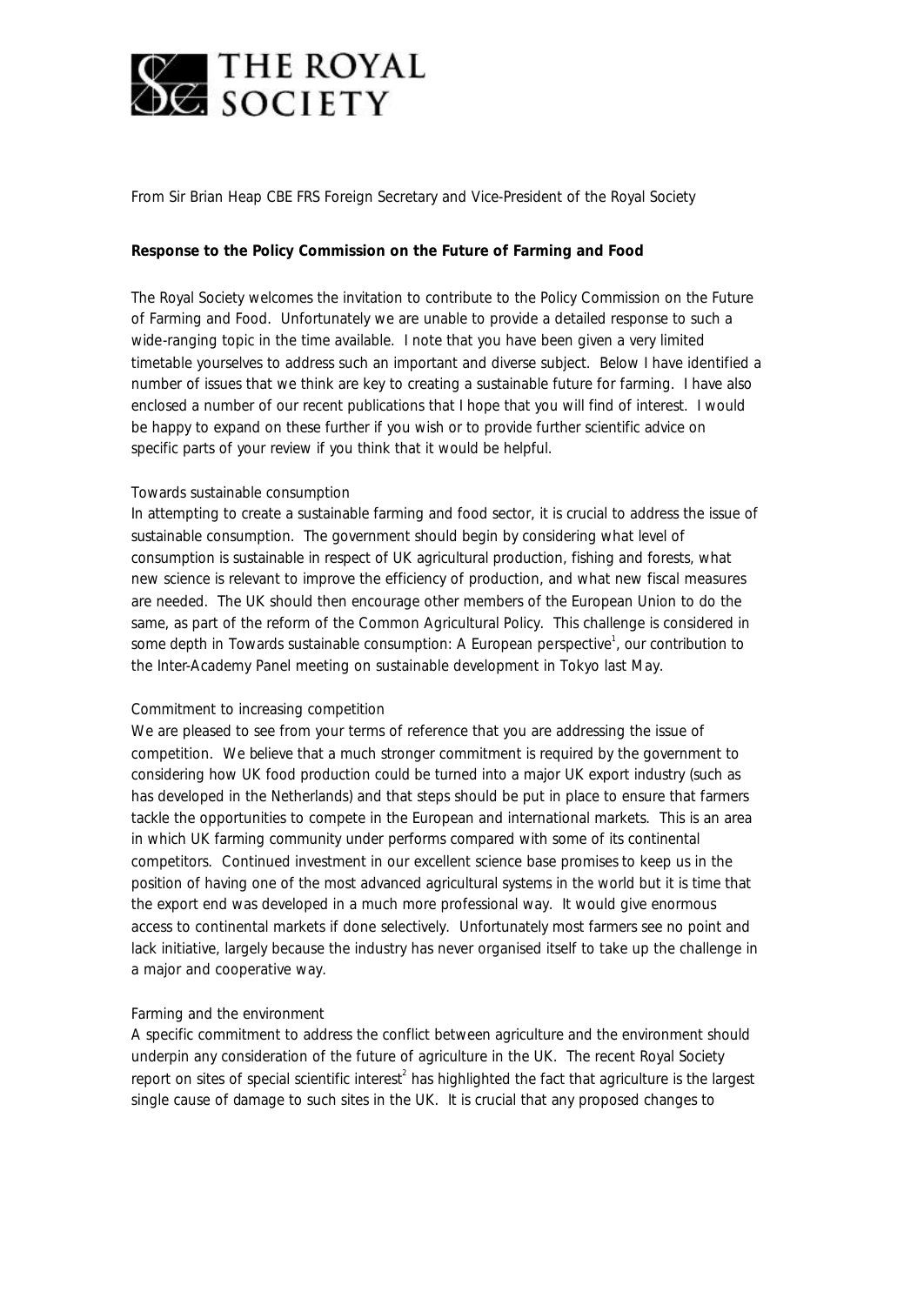agricultural practice are subject to a rigorous scientific evaluation of their potential environmental impact. A similarly thorough assessment of proposed and existing agrienvironment schemes is also required. A recent study found that a major agri-environment initiative in the Netherlands resulted in no significant increase in biodiversity<sup>3</sup>. This Dutch study highlights the difficulty in identifying how current agricultural practices should be modified to reduce their environmental impact and underlines the need for a close examination of the assumptions that underpin such schemes. Where appropriate these schemes should have specific targets for protecting or enhancing populations of individual species or groups of species that have an established indicator value. In addition, conservation related initiatives should be pursued in discussion with other interested parties to ensure complementarity with other measures. The Dutch study also highlights the importance of the comprehensive monitoring of these schemes after implementation. Crucial to both an understanding of the potential impact of changes in agricultural practices on wildlife and the monitoring of the actual impact is a supply of people with the ability to identify organisms of all types in the field and to understand their natural history. However there is concern that the number of people with this ability is declining and collaboration with the scientific community and research funders will be necessary to ensure that these skills are not lost.

### *Climate change*

Any sustainable strategy for farming must be compatible with the need to reduce the concentration of greenhouse gases in the atmosphere and should also take into account the potential impact of climate change on the sector. In 1990 the agricultural sector accounted for around 12% of the UK's total greenhouse gas emissions<sup>4</sup>. We are aware that the government has already taken some successful steps to reduce these emissions, by encouraging farmers to reduce the application of nitrogen fertilizers for example, but more must be done. As well as being a source of emissions of greenhouse gases, agricultural land can of course play a role in reducing them. The planting of biofuel crops such as perennial grasses or short rotation coppice of willow can temporarily increase the amount of carbon stored in the soil of new forests and can produce a more permanent reduction in greenhouse gas emissions by replacing fossil fuels in power stations. The commercial planting of biofuel crops has been advocated for over a decade. We therefore welcome the new schemes to promote the planting of biofuel crops that have recently been introduced by UK government<sup>5</sup> as part of their plan to promote renewable energy sources, but question whether they are on a scale that will have a real effect. As with any agri-environment scheme we recommend that they be rigorously assessed to determine their full environmental impact. We address this in more detail in our recent report on the role of land carbon sinks in mitigating global climate change<sup>6</sup> in which we recommend that, in the light of the proposed reform of the Common Agricultural Policy, consideration be given to strategies that encourage the carbon mitigation potential of agricultural land throughout the EU. Finally, the recent report from the Intergovernmental Panel on Climate Change<sup>7</sup> has underlined the need to consider the potential impact of climate change on all sectors, including the farming sector. Impacts may include the changes to the length of the growing season, an increase in damage to crops caused by extreme weather events and changes in the identity and incidence of pests and diseases.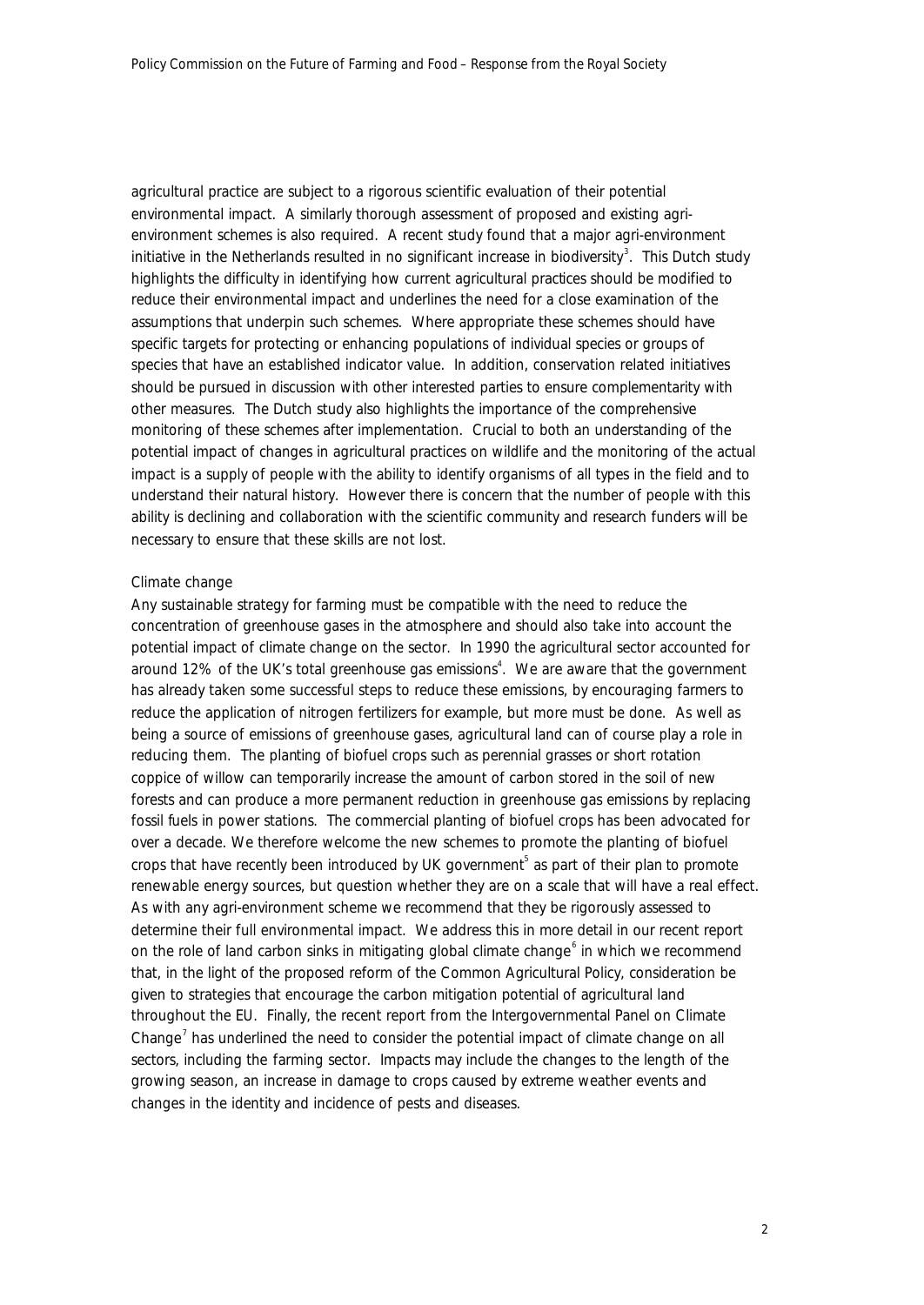#### *Issues surrounding GM technology*

The use of genetically modified (GM) plants and animals has the potential to offer real benefits in agricultural practice, food quality, nutrition and health in both the developed and developing world. However there are uncertainties about several aspects of GM technology and those involved in the technology, whether in the development of legislation or in the application of the scientific developments, must engage in an open and frank debate with the public and recognise the concerns about the issues. We have previously recommended that this be a priority activity for the Agriculture and Environment Biotechnology Commission<sup>8</sup>. We will increasingly play a role in engaging the public in dialogue on subjects such as the role that GM technology might play in a sustainable agricultural sector.

Our recent report on genetically modified animals $\degree$  has identified the need for detailed analyses of the genetic control of normal muscle growth, development and physiology in animals so that any genetically altered trait is consistent with good welfare, in both GM animals and also in animals bred via selective breeding techniques. Consequently, we have recommended that the government fund research into the welfare implications of GM animals for agricultural use. However we believe that it is likely to be at least a decade before large animals with modified or deleted genes of commercial value have been evaluated and approved by the various regulatory bodies. GM crops are much further advanced but there is considerable public concern about GM technology, particularly with respect to the safety of GM food for human consumption and to the possible effects of the technology on the environment. We are currently updating our previous statement on GM plants<sup>10</sup> to address some of the concerns about potential health impacts and I will ensure that a copy is sent to you when it is available.

#### *Interaction between the Policy Commission and other Inquiries*

As you will be aware the Royal Society is undertaking the Inquiry into infectious diseases of livestock that aims to report its findings, some of which will undoubtedly have implications for the future of farming, in Summer 2002. This will be too late to inform your report but I hope that you will be recommending that the government wait for the outcome of all three inquiries before it develops a strategy for the future of farming in the UK. We have recently advised DEFRA to wait until the conclusions of all three inquiries are available before finalising its aims and objectives<sup>11</sup>.

#### *Scientific capacity*

In the sections above we have highlighted the need for rigorous scientific research to inform the many decisions that must be made to achieve a sustainable future for farming in the UK. Crucial to this is the need to retain high quality basic and applied agricultural research capacity and to ensure that the results of such work are available (in an accessible format) to both decision makers and the public. The need to fully resolve the problems of BSE and to develop novel foot-and-mouth vaccines further emphasise this requirement. The Royal Society will continue to play its role in providing advice but it should be recognised that expertise will have